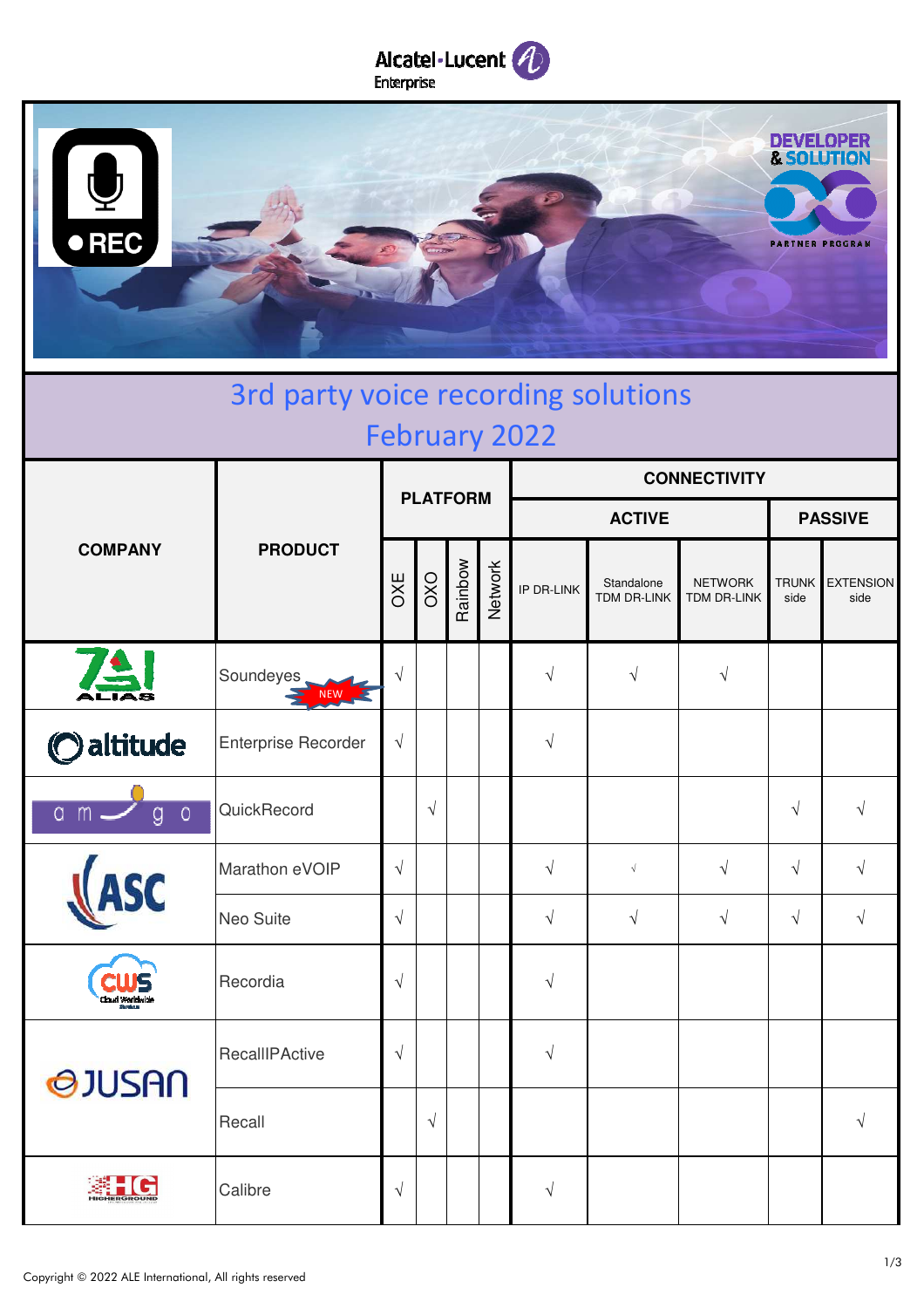

| <b>COMPANY</b>                                                                                                                                                                                                                                                                                                                                                                                                                                                                                                                                                    | <b>PRODUCT</b>    | <b>PLATFORM</b> |            |         |         | <b>CONNECTIVITY</b> |                                  |                               |                      |                          |  |
|-------------------------------------------------------------------------------------------------------------------------------------------------------------------------------------------------------------------------------------------------------------------------------------------------------------------------------------------------------------------------------------------------------------------------------------------------------------------------------------------------------------------------------------------------------------------|-------------------|-----------------|------------|---------|---------|---------------------|----------------------------------|-------------------------------|----------------------|--------------------------|--|
|                                                                                                                                                                                                                                                                                                                                                                                                                                                                                                                                                                   |                   |                 |            |         |         | <b>ACTIVE</b>       |                                  |                               | <b>PASSIVE</b>       |                          |  |
|                                                                                                                                                                                                                                                                                                                                                                                                                                                                                                                                                                   |                   | <b>OXE</b>      | OXO        | Rainbow | Network | IP DR-LINK          | Standalone<br><b>TDM DR-LINK</b> | <b>NETWORK</b><br>TDM DR-LINK | <b>TRUNK</b><br>side | <b>EXTENSION</b><br>side |  |
| mida<br>olutions                                                                                                                                                                                                                                                                                                                                                                                                                                                                                                                                                  | MidaRec           | $\sqrt{ }$      |            |         |         | $\sqrt{ }$          | V                                | $\sqrt{ }$                    | $\sqrt{ }$           |                          |  |
| <b>OPENTEXT</b>                                                                                                                                                                                                                                                                                                                                                                                                                                                                                                                                                   | Qfiniti           | $\sqrt{}$       |            |         |         | $\sqrt{ }$          | $\sqrt{ }$                       | $\sqrt{ }$                    | $\sqrt{}$            |                          |  |
|                                                                                                                                                                                                                                                                                                                                                                                                                                                                                                                                                                   | Uptivity          | $\sqrt{}$       |            |         |         | $\sqrt{ }$          |                                  |                               |                      |                          |  |
| <b>NICE®</b>                                                                                                                                                                                                                                                                                                                                                                                                                                                                                                                                                      | <b>NIM</b>        | $\sqrt{ }$      |            |         |         | $\sqrt{ }$          | $\sqrt{ }$                       | $\sqrt{ }$                    | $\sqrt{}$            | $\sqrt{ }$               |  |
|                                                                                                                                                                                                                                                                                                                                                                                                                                                                                                                                                                   | Engage            | $\sqrt{ }$      |            |         |         | $\sqrt{ }$          |                                  |                               |                      |                          |  |
|                                                                                                                                                                                                                                                                                                                                                                                                                                                                                                                                                                   | Inform Recorder   | $\sqrt{}$       |            |         |         | $\sqrt{ }$          | $\sqrt{}$                        |                               |                      |                          |  |
| RETYA                                                                                                                                                                                                                                                                                                                                                                                                                                                                                                                                                             | ReDat             | $\sqrt{}$       |            |         |         | $\sqrt{ }$          | $\sqrt{ }$                       | $\sqrt{ }$                    | $\sqrt{ }$           |                          |  |
| <b>SiSTAS</b>                                                                                                                                                                                                                                                                                                                                                                                                                                                                                                                                                     | <b>SVR</b>        | $\sqrt{}$       |            |         |         | V                   |                                  |                               |                      |                          |  |
|                                                                                                                                                                                                                                                                                                                                                                                                                                                                                                                                                                   | Impact360         | $\sqrt{}$       |            |         |         |                     |                                  | V                             | $\sqrt{ }$           |                          |  |
| <b>VoiceCollect<sup>®</sup></b>                                                                                                                                                                                                                                                                                                                                                                                                                                                                                                                                   | Voice Collect MDx | $\sqrt{}$       |            |         |         | $\sqrt{ }$          | V                                | $\sqrt{}$                     |                      |                          |  |
| <b>VURELLA</b>                                                                                                                                                                                                                                                                                                                                                                                                                                                                                                                                                    | vRecord           |                 | $\sqrt{ }$ |         |         |                     |                                  |                               |                      | V                        |  |
| For further details of actual tests performed, make reference to "The Inter-working Report". The certificate is valid for a term of two (2) years<br>from the date of compatibility, or until the Partner issues a new version of such product (incorporating new features or functionality), or until<br>Alcatel-Lucent issues a new version of such ALE International product (incorporating new features or functionality), whichever first occurs.<br>For further generic question about DSPP and its partnerships, please email us to dspp@al-enterprise.com |                   |                 |            |         |         |                     |                                  |                               |                      |                          |  |